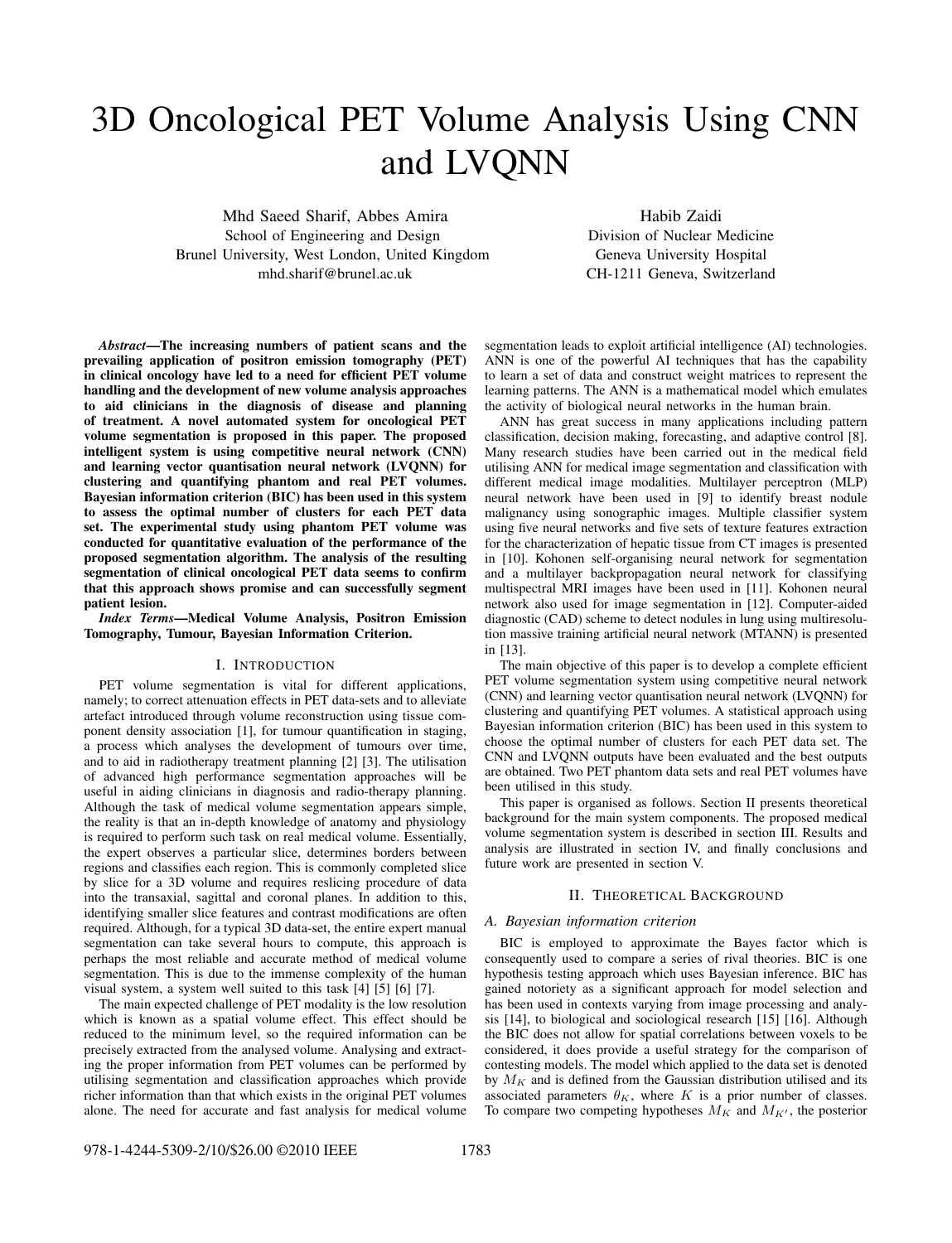probability of each model with voxel labelling Y is computed as follows [15]:

$$
p(M_K|Y) = \frac{p(Y|M_K)p(M_K)}{\sum_{l=1}^K p(Y|M_l)p(M_l)}
$$
(1)

 $p(M_K)$  is the prior probability of model  $M_K$  and in this case the number of clusters considered is taken to be equally likely a priori, therefore:

$$
p(M_K) = \frac{1}{K_{\text{max}}} \qquad (K = 1, 2, \dots, K_{\text{max}})
$$
 (2)

The ratio of posteriors,  $p(Y|M_K)/p(Y|M_L)$ , is commonly referred to as the Bayes factor for model M*<sup>K</sup>* versus model M*L*. This factor equates to the posterior odds of one hypothesis when the prior probabilities of the two hypotheses are likely to be equal. This also provides a measure of evidential weight provided for the data or against the null hypothesis.  $p(Y|M_K)$  represents the integrated likelihood of model M*<sup>K</sup>* rather than the maximised likelihood and is given by:

$$
p(Y|M_K) = \int p(Y|\theta_K, M_K)p(\theta_K)d\theta_K \tag{3}
$$

 $p(Y|\theta_K, M_K)$  is the usual likelihood and  $p(\theta_K)$  is the prior assumed to be equally probable for all  $M_K$ . Evaluating this integral is combinatorially difficult, however, a good approximation to the integrated likelihood is given by the BIC:

$$
BIC = 2\log p(Y|\hat{\theta}_K, M_K) - D_K \log N \tag{4}
$$

where  $\hat{\theta}_K$  is the maximum likelihood estimator of  $\theta_K$  obtained from Gaussian mixture fitting:

$$
p(Y|\hat{\theta}_K, M_K) = \prod_{i=1}^N \sum_{j=1}^K \hat{P}_j \Phi_j(Y_i|\hat{\theta}_j)
$$
 (5)

where  $N$  is the dimensionality of the data vectors, and  $D_K$  is the cardinality of the parameter set employed. The Bayes factor shown in Eq. 6 can be approximated by computing the difference of BIC terms, which are the results of model fitting for different numbers of clusters,  $K$  and  $L$  [15]:

$$
2\log\frac{p(Y|M_K)}{p(Y|M_L)} \approx BIC(K) - BIC(L)
$$
 (6)

Although the absolute value of the BIC is not individually informative due to comparison with the null hypothesis, the disparity between BIC values for competing models provides evidence specifying the use of one model against another.

## *B. Competitive neural network*

CNN consists of a single layer, the  $N$  neurons in this competitive layer distribute themselves to recognise frequently presented input vector. The weights are applied to the input vector using negative Euclidean distance approach. The layer's net input is calculated by combining its weighted inputs and biases. CNN is trained using two approaches, the first one is sequential order incremental training which trains the network with weight and bias learning rules with sequential updates. The other approach is random order incremental training which trains a network with weight and bias learning rules with incremental updates after each presentation of an input. Inputs are presented in random order [17].



Fig. 1. Proposed system for oncological PET volume segmentation.

# *C. Learning vector quantisation neural network*

LVQNN has two layers, the first layer calculates weighted inputs using negative Euclidean distance approach. The second layer has neurons with purelin activation function, and calculates weighted input using dot product weight approach. There are no biases used in LVQNN. LVQNN is more efficient than CNN in case of large number of inputs. The optimisation procedure implicitly in this network yields the cluster means by estimating optimised assignment for each cluster [18].

### III. THE PROPOSED SYSTEM

The proposed medical volume segmentation system is illustrated in Fig. 1. The 3D PET volume acquired from the scanner goes through the preprocessing block, where thresholding, histogram equalisation and median filter are utilised to remove external artefacts and enhance the quality of slices features. Expectation maximization (EM) algorithm is then used to find the maximum likelihood estimation for each cluster in the enhanced volume. The mean, standard deviation, and the probability for each cluster are also calculated. The optimal cluster number is determined using BIC . The processed volume can be then segmented using CNN, and LVQNN, where each voxel is classified into its most likely cluster. The outputs of these approaches are compared in the next step and the best clustered outputs are selected and displayed.

# IV. RESULTS AND ANALYSIS

### *A. Studying PET phantom data*

Two PET phantom volumes containing simulated tumours have been utilised in this study. The first data set is obtained from NEMA IEC image quality body phantom which consists of an elliptical water filled cavity with six spherical inserts suspended by plastic rods of volumes 0.5, 1.2, 2.6, 5.6, 11.5, and 26.5 ml. The inner diameters of these spheres are: 10, 13, 17, 22, 28 and 37 mm. The scanner used for acquiring this volume has a resolution of 4.07 mm x 4.07 mm x 5 mm, with voxel volume 0.0828 ml, while the size of the obtained phantom DICOM (digital imaging and communications in medicine) volume is 168 x 168 x 66 [19].

The second data set is Zubal phantom volume, this PET data was simulated using a validated PET Monte Carlo simulation package and consists of two volumes [19]. The first volume contains a raw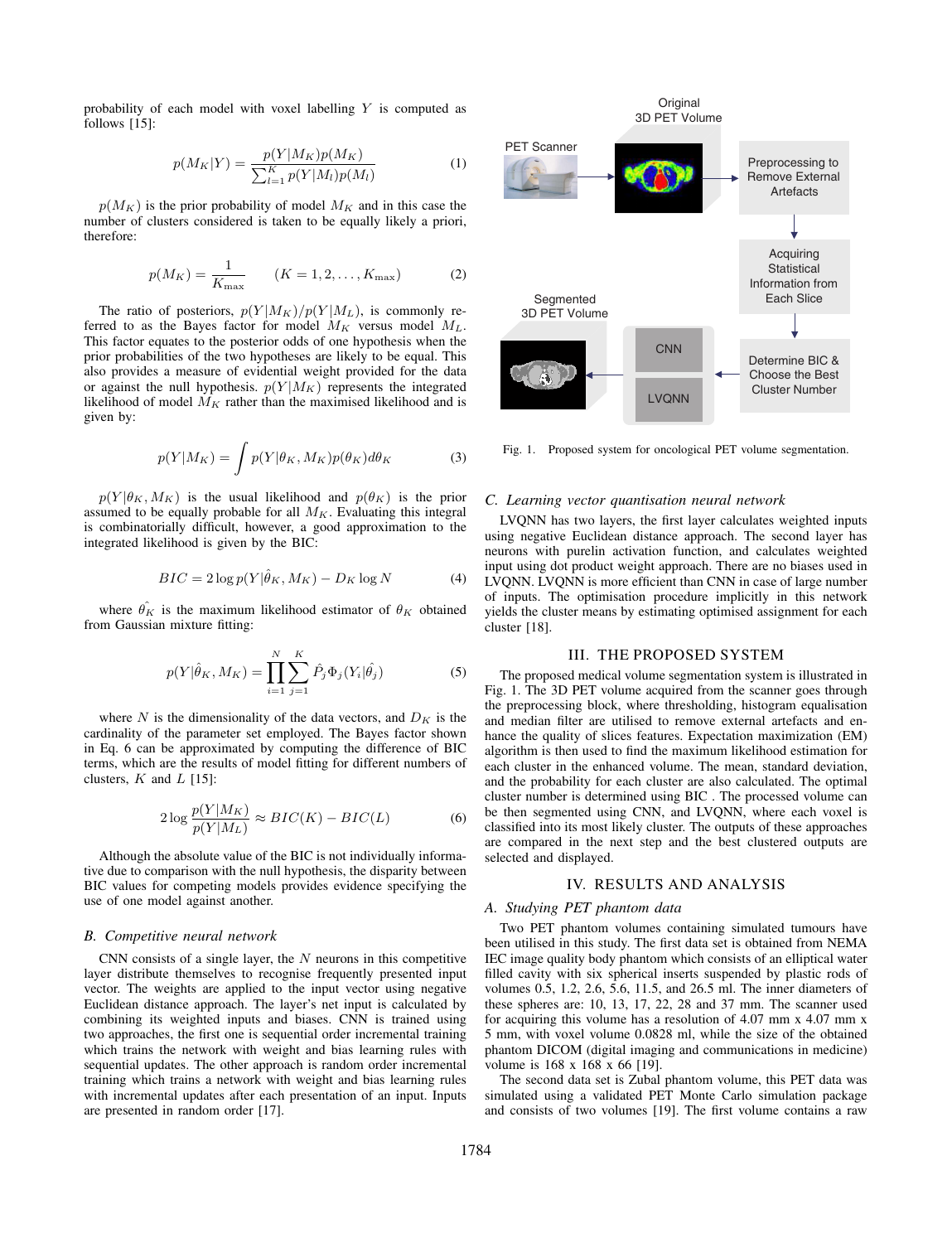

Fig. 2. Plot of BIC values for phantom data set 1, scaled by a factor of 1000.

matrix with isotropic voxels, the size of this volume is 128 x 128 x 180. The second volume contains the same matrix of the first one but without isotropic voxels, it has a size of 128 x 128 x 375. The voxel size in both volumes is 5.0625 mm x 5.0625 mm x 2.4250 mm. The second data sets have 3 tumours in the lungs whose characteristics are given in Table I.

TABLE I TUMOURS CHARACTERISTICS FOR THE SECOND DATA SET WITH 2 TYPES OF VOXELS

|         | Isotropic Voxels |             | Non Isotropic Voxels |          |
|---------|------------------|-------------|----------------------|----------|
| Tumours | Position         | <b>Size</b> | Position             | Size     |
|         | Slice 68         | 2 Voxels    | Slice 142            | 2 Voxels |
|         | Slice 57         | 3 Voxels    | Slice 119            | 3 Voxels |
|         | Slice 74         | 2 Voxels    | Slice 155            | 2 Voxels |

To choose the optimal number of clusters for each slice in the processed volume, different values of  $K$  have been used. For the proposed application, BIC values are calculated incrementally increasing from  $K = 2$  to  $K = 8$ . K is not further increased, as in this medical application, any additional separation is unnecessary. BIC values tend to increase indefinitely as the number of components increases. An increase in BIC value indicates improved model fit, however, these values typically stabilise on an approximate curve plateau, the beginning of which is usually taken to indicate the optimal  $K$  value. The plot of BIC values with  $K$  for phantom data set 1 shows that the best  $K$  value can be obtained at 4, Fig. 2. For isotropic voxels in phantom data set 2, the optimal cluster number obtained from BIC plot is 5, Fig. 3. For volume with non isotropic voxels in phantom data set 2, the optimal cluster number obtained from BIC plot is also 5 clusters.

The mean, standard deviation, and the probability for each cluster in each slice have been calculated. Table II presents these values for the optimal cluster number for phantom data set 1. Table III shows the statistical information about the best cluster number for phantom data set 2.

An objective evaluation for both neural networks outputs has been performed by comparing the sphere calculated volume with its true (original) volume. CNN and LVQNN have clearly clustered all spheres in phantom data set 1, Fig. 4. Clear segments have been also obtained for phantom data set 2 with isotropic and non isotropic voxels. Due to space limit, Fig. 5 just presents the original and segmented volume for phantom data set 2 with isotropic voxels and tumour 1. Better performance has been achieved using LVQNN than CNN, however the required time for clustering each slice in the



Fig. 3. Plot of BIC values for isotropic phantom data set 2, scaled by a factor of 1000.

processed volume using LVQNN is bigger than the time required for processing each slice using CNN.



Fig. 4. Phantom data set 1: (a) Original PET volume (168x168x66), (b) segmented volume (168x168x66).

TABLE II STATISTICAL INFORMATION ABOUT THE BEST CLUSTER NUMBER FOR PHANTOM DATA SET 1

| Cluster | Mean      | <b>Standard Deviation</b> | Cluster probability |
|---------|-----------|---------------------------|---------------------|
|         | 1.000986  | 0.250000                  | 0.469466            |
|         | 3.528585  | 1.602465                  | 0.240734            |
|         | 13.024477 | 7.048304                  | 0.247406            |
|         | 57.982584 | 45.253936                 | 0.042394            |

TABLE III STATISTICAL INFORMATION ABOUT THE BEST CLUSTER NUMBER FOR PHANTOM DATA SET 2

| Cluster | Mean       | <b>Standard Deviation</b> | Cluster probability |
|---------|------------|---------------------------|---------------------|
|         | 1.003849   | 0.250000                  | 0.409114            |
|         | 16.288944  | 6.399162                  | 0.247941            |
| 2       | 26.890255  | 9.694972                  | 0.197655            |
|         | 48.774962  | 18.579216                 | 0.120429            |
|         | 137.468019 | 57.911212                 | 0.024862            |

## *B. Studying real PET volume*

The proposed approach has been also tested on real PET volume which contains lung cancer. The optimal cluster number obtained from BIC plot for this data set is 5 clusters, Fig. 6. Table IV shows the statistical information about these clusters. A subjective evaluation based on the clinician knowledge has been carried out for the outputs of the proposed approach. The tumour in these slices has a